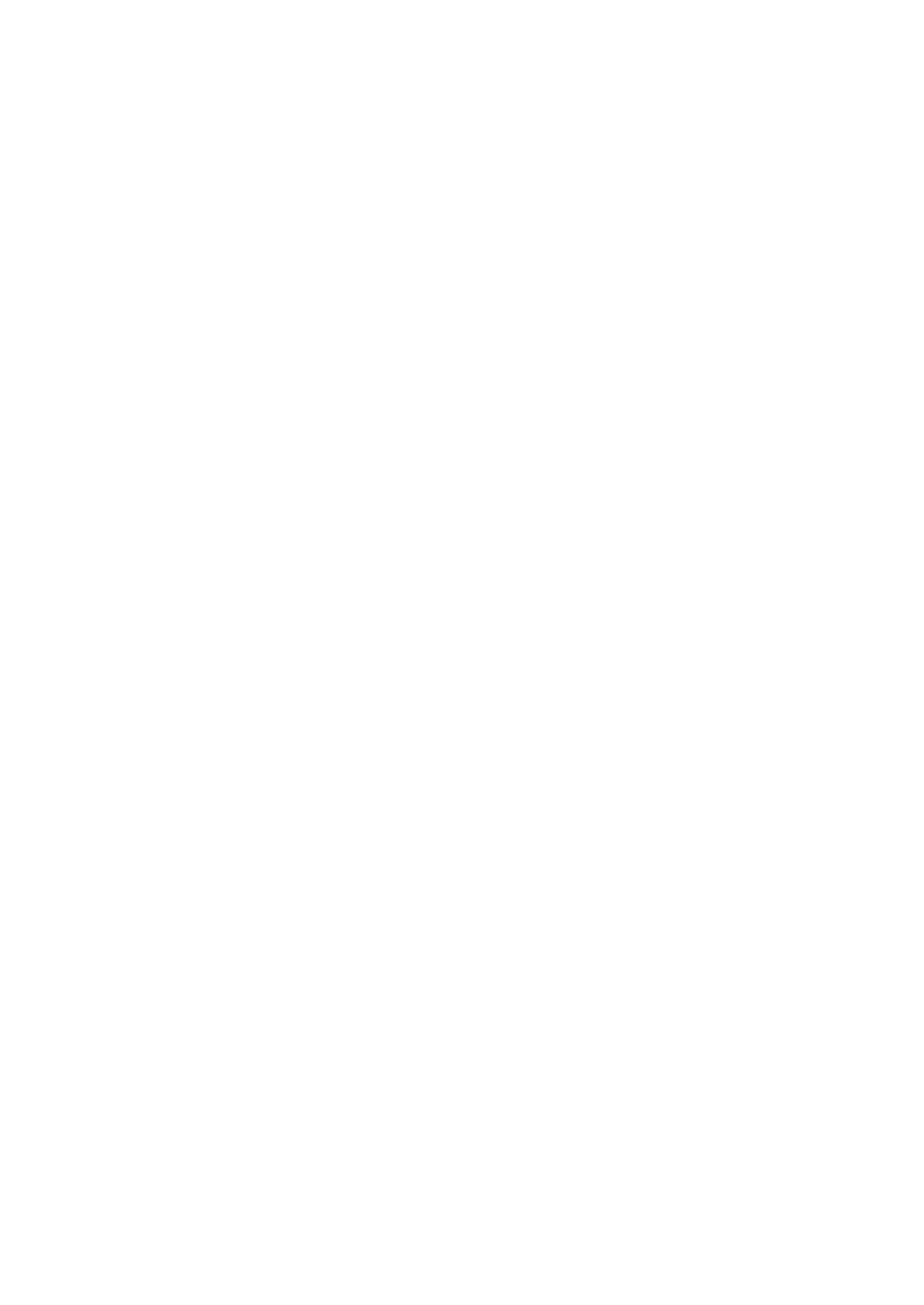## **ANNEX**

## **INTERIM MEASURES FOR COMBATING UNSAFE PRACTICES ASSOCIATED WITH THE TRAFFICKING OR TRANSPORT OF MIGRANTS BY SEA**

1 Pending entry into force of a Convention against transnational organized crime including trafficking in migrants this circular provides interim, non-binding measures for the prevention and suppression of unsafe practices associated with the trafficking or transport of migrants by sea.

### **Definitions**

- 2 For purposes of this circular:
	- 2.1 "Ship" means every description of water craft, including non-displacement craft and seaplanes, used or capable of being used as a means of transportation on water, except a warship, naval auxiliary, or other ship owned or operated by a Government and used, for the time being, only on government non-commercial service;
	- 2.2 "Organization" means the International Maritime Organization; and
	- 2.3 "unsafe practices" means any practice which involves operating a ship that is:
		- .1 obviously in conditions which violate fundamental principles of safety at sea, in particular those of the SOLAS Convention; or
		- .2 not properly manned, equipped or licensed for carrying passengers on international voyages,

and thereby constitute a serious danger for the lives or the health of the persons on board, including the conditions for embarkation and disembarkation.

### **Purpose**

3 The purpose of this circular is to promote awareness and co-operation among Contracting Governments of the Organization so that they may address more effectively unsafe practices associated with the trafficking or transport of migrants by sea which have an international dimension.

### **Recommended actions by States**

#### *Compliance with international obligations.*

4 Experience has shown that migrants often are transported on ships that are not properly manned, equipped or licensed for carrying passengers on international voyages. States should take steps relating to maritime safety, in accordance with domestic and international law, to eliminate these unsafe practices associated with the trafficking or transport of migrants by sea, including: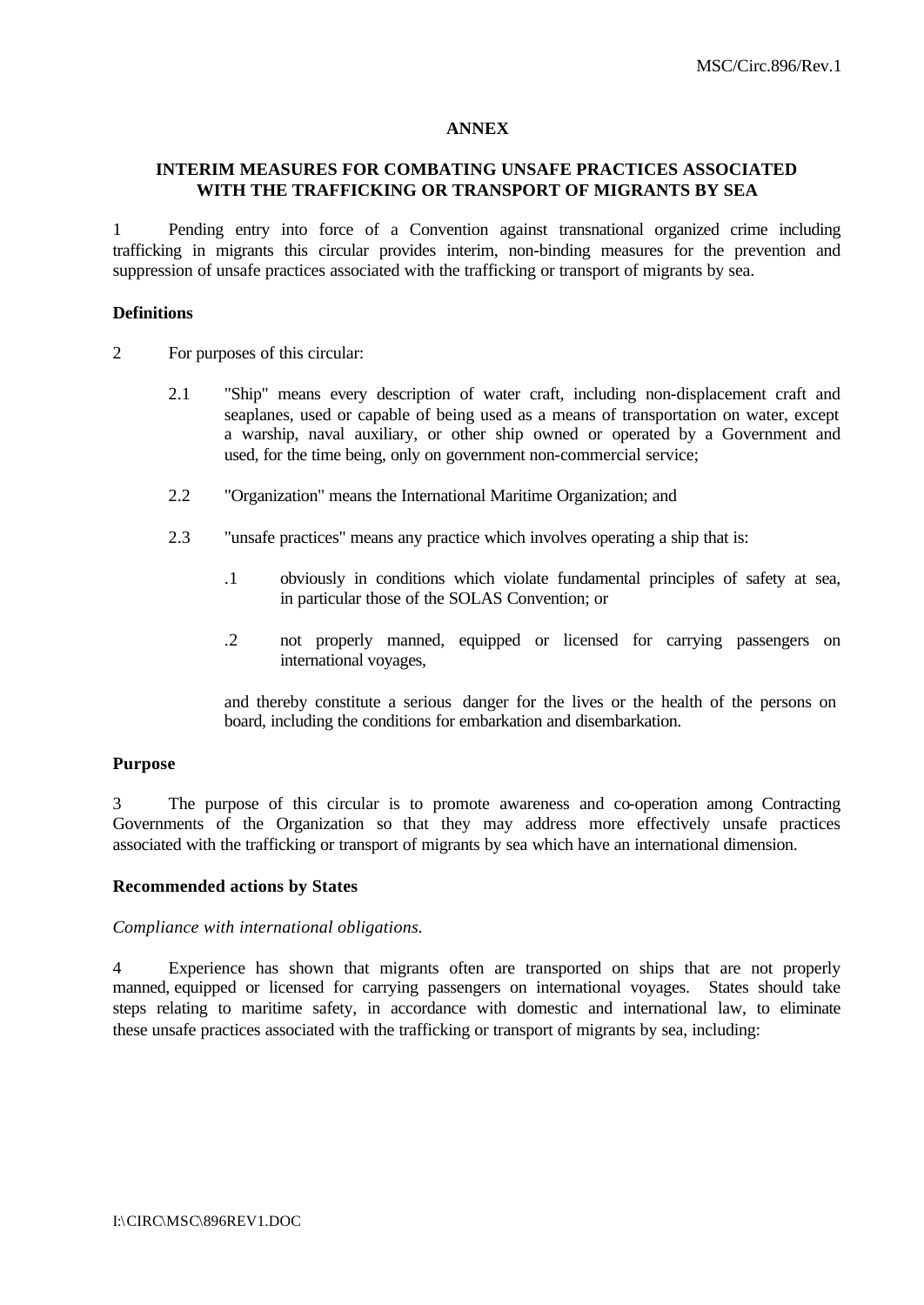- 1 ensuring compliance with the International Convention for the Safety of Life at Sea, 1974, as amended  $(SOLAS)^1$ ;
- .2 collecting and disseminating information on ships believed to be engaged in unsafe practices associated with trafficking or transporting migrants;
- .3 taking appropriate action against masters, officers and crew members engaged in such unsafe practices; and
- .4 preventing any such ship:
	- .1 from again engaging in unsafe practices; and
	- .2 if in port, from sailing.

5 Measures taken, adopted or implemented pursuant to this circular to combat unsafe practices associated with the trafficking or transport of migrants by sea should be in conformity with the internationallaw of the sea and all generally accepted relevant international instruments, such as the United Nations 1951 Convention and the 1967 Protocol Relating to the Status of Refugees.

6 States should take, adopt or implement such measures in conformity with international law with due regard to:

- .1 the authority of the flag State to exercise jurisdiction and control in administrative, technical and social matters involving the ship; and
- .2 the rights and obligations of the coastal State.

7 If any measures are taken against any ship suspected of unsafe practices associated with trafficking or transport of migrants by sea, the State concerned should take into account the need not to endanger the safety of human life at sea and the security of the ship and the cargo, or to prejudice the commercial and/or legal interests of the flag State or any other interested State.

 $\frac{1}{1}$ It is recalled that:

> regulation 1 of chapter I of SOLAS Convention provides that SOLAS applies to ships engaged on international voyages;

- regulation 2 of the same chapter defines as:
	- *international voyage*, a voyage from a country to which the present Convention applies to a port outside such country, or conversely.

*passenger ship*, a ship which carries more than twelve passengers.

*cargo ship*, any ship which is not a passenger ship.

The trafficking of migrants will normally constitute an international voyage. When this practice occurs on board cargo ships, multiple infringements of the SOLAS Convention are therefore committed.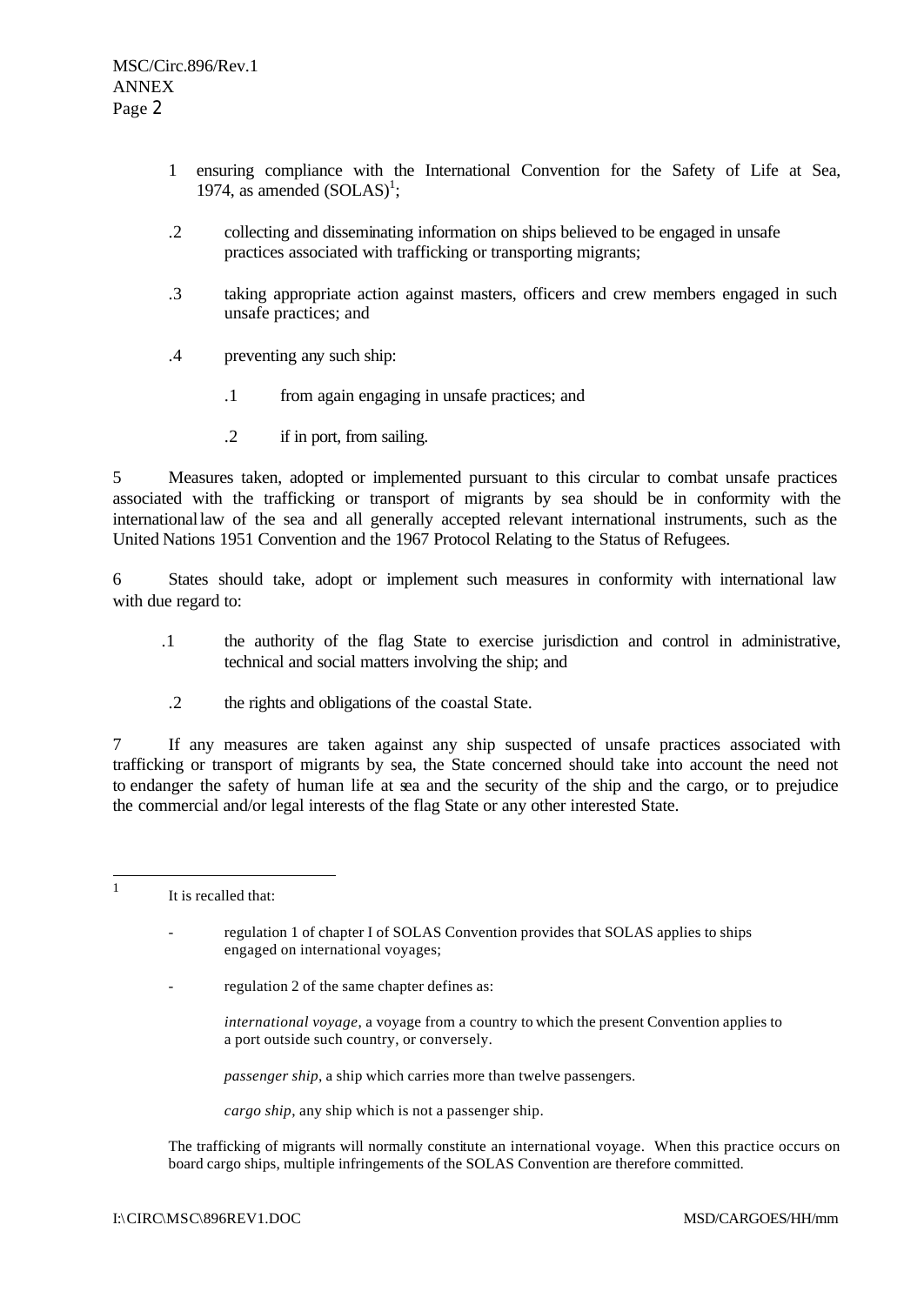## *Co-operation.*

8 States should co-operate to the fullest extent possible to prevent and suppress unsafe practices associated with the trafficking or transport of migrants by sea, in conformity with the international law of the sea and all generally accepted relevant international instruments. It is consistent with international law for a flag State to authorize a vessel flying its flag to be boarded and inspected by a warship of another State, as described in paragraphs 12 and 20 below.

9 States should consider entering into bilateral or regional agreements to facilitate co-operation in applying appropriate, efficient and effective measures to prevent and suppress unsafe practices associated with the trafficking or transport of migrants by sea.

10 States should also encourage the conclusion of operational arrangements in relation to specific cases.

## *Measures and Procedures.*

- 11 A State, which has reasonable grounds to suspect that a ship which:
	- .1 is flying its flag or claiming its registry, or
	- .2 is without nationality, or
	- .3 though flying a foreign flag or refusing to show its flag is, in reality, of the same nationality as the State concerned,

is engaged in unsafe practices associated with the trafficking or transport of migrants by sea, may request the assistance of other States in suppressing its use for that purpose. The States so requested should render such assistance as is reasonable under these circumstances.

12 A State which has reasonable grounds to suspect that a ship exercising freedom of navigation in accordance with international law and flying the flag or displaying marks of registry of another State is engaged in unsafe practices associated with the trafficking or transport of migrants by sea may so notify the flag State, request confirmation of registry and, if confirmed<sup>2</sup>, request authorization from the flag State to take appropriate measures in regard to that ship. The flag State may authorize the requesting State to, *inter alia*:

- .1 board the ship;
- .2 inspect and carry out a safety examination of the ship, and
- .3 if evidence is found that the ship is engaged in unsafe practices, take appropriate action with respect to the ship, persons and cargo on board, as authorized by the flag State.

A State which has taken any action in accordance with this paragraph should promptly inform the flag State concerned of the results of that action.

 $\frac{1}{2}$ If registry is refuted, the situation is that described in paragraph 11.2 above.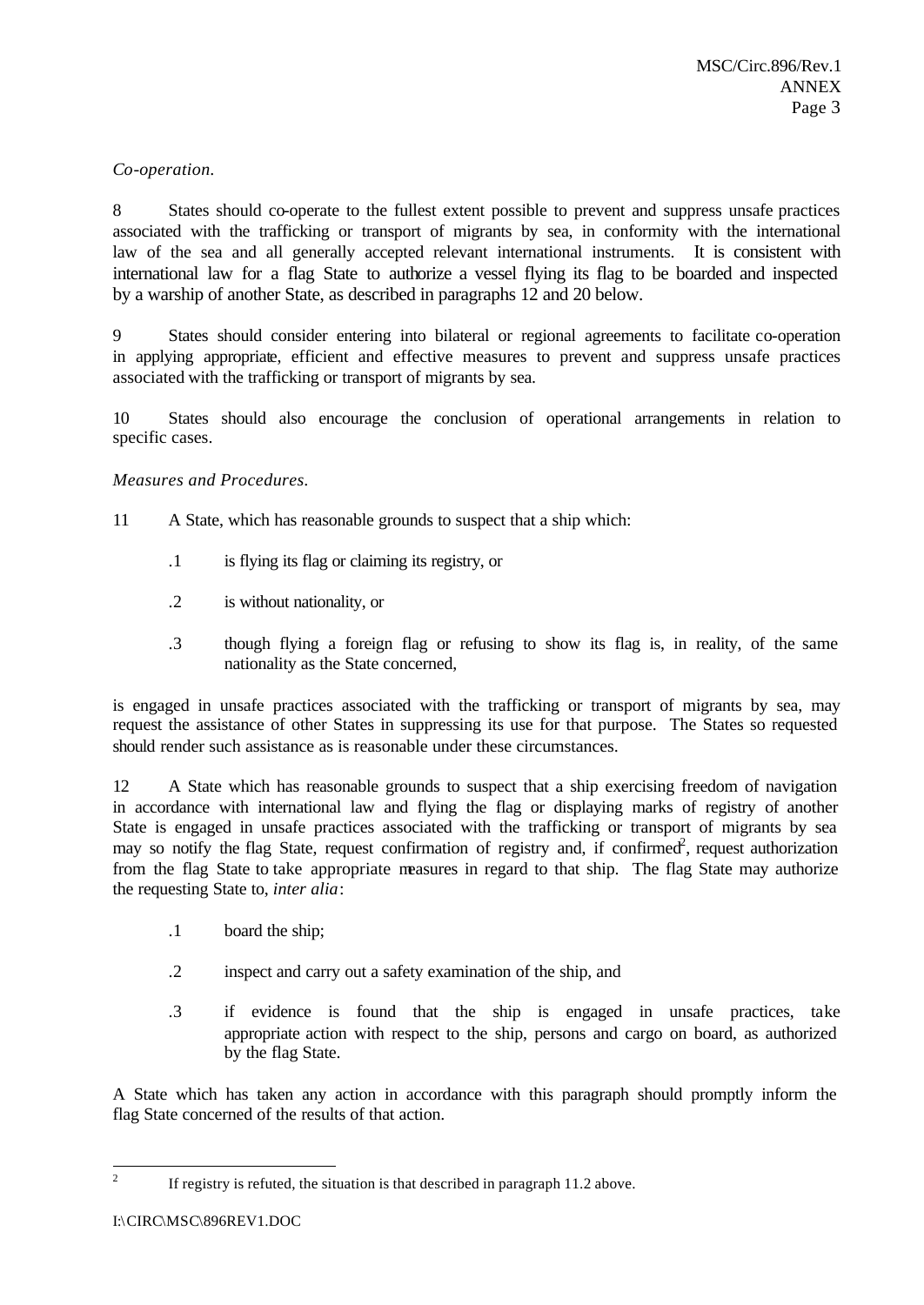13 A flag State may, consistent with paragraph 8, subject its authorization to conditions to be mutually agreed between it and the requesting State, including conditions relating to responsibility and to the extent of effective measures to be taken including the use of force.A State shall take no additional actions without the express authorization of the flag State, except those necessary to relieve imminent danger or those that follow from relevant bilateral or multilateral agreements.

14 A State should respond expeditiously to a request from another State to determine whether a ship that is claiming its registry or flying its flag is entitled to do so, and to a request for authorization made pursuant to paragraph 12.

15 When a ship is found engaged in unsafe practices associated with the trafficking or transport of migrants by sea, States should:

- .1 immediately report the findings of the safety examinations conducted pursuant to paragraph 12 to the administration of the State whose flag the ship is entitled to fly or in which it is registered; and
- .2 immediately consult on the further actions to be taken after giving or receiving reports on the ship involved.

16 When there are reasonable grounds to suspect that a ship is engaged in unsafe practices associated with trafficking or transport of migrants by sea and it is concluded in accordance with the international law of the sea that the ship is without nationality, or has been assimilated to a ship without nationality, States should conduct a safety examination of the ship, as necessary. If the results of the safety examination indicate that the ship is engaged in unsafe practices, States should take appropriate measures in accordance with relevant domestic and international law.

17 When evidence exists that a ship is engaged in unsafe practices associated with the trafficking or transport of migrants by sea, States, in taking action pursuant to paragraphs 12 or 16, should:

- .1 ensure the safety and the humanitarian handling of the persons on board and that any actions taken with regard to the ship are environmentally sound; and
- .2 take appropriate action in accordance with relevant domestic and international law.

18 States should take required steps, in accordance with international law including SOLAS regulation I/19(c), to ensure that a ship involved in unsafe practices associated with the trafficking or transport of migrants by sea does not sail until it can proceed to sea without endangering the ship or persons on board, and to report promptly to the State whose flag the ship is entitled to fly, or in which it is registered, all incidents concerning such unsafe practices which come to their attention.

19 Contracting Governments to SOLAS 1974, as amended, should ensure that, when a request is received to transfer a ship to their flag or registry, the requirements listed in regulation  $I/14(g)(ii)$  are met, and appropriate inspections and surveys are conducted to ensure the ship will be used for the service specified in the certificates issued in accordance with chapter I of the 1974 SOLAS Convention.

20 Any action taken at sea pursuant to this circular shall be carried out only by warships or military aircraft, or other ships or aircraft clearly marked and identifiable as being on government service and authorized to that effect.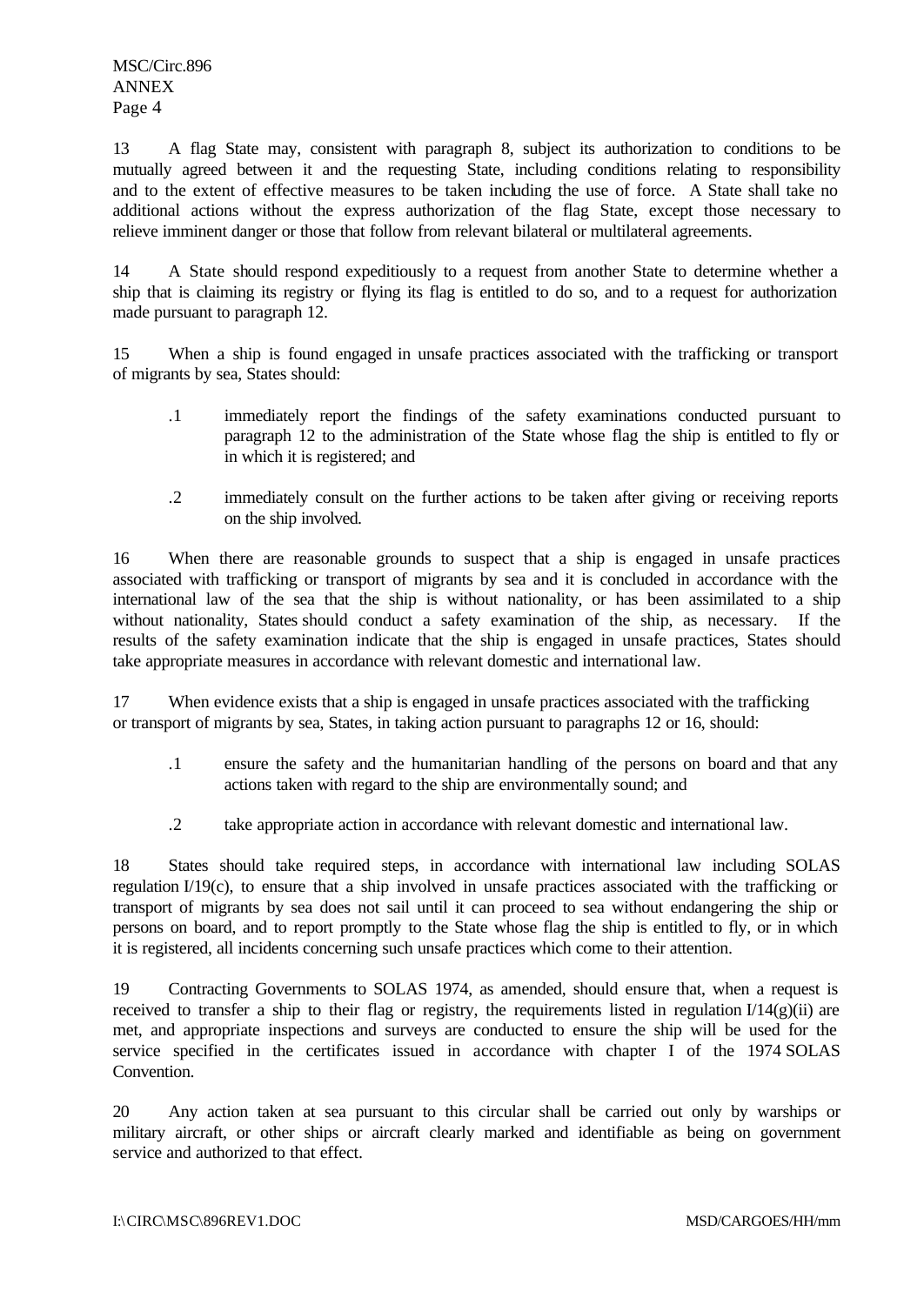21 Each State should designate an authority or, where necessary, authorities to receive reports of unsafe practices, and to respond to requests for assistance, confirmation of registry or right to fly its flag and authorization to take appropriate measures.

22 Notwithstanding paragraph 20, ships providing assistance to persons in distress at sea, as required by the international law of the sea including SOLAS regulation V/10, and ships providing assistance in accordance with this circular, should not be considered as engaging in unsafe practices associated with the trafficking or transport of migrants by sea.

# **Reports**

23 To prevent and suppress unsafe practices associated with trafficking or transport of migrants by sea, reports on incidents and the measures taken should be provided to the Organization by States concerned as soon as possible. This information will be used for the purpose of updating or revising this circular, as necessary.

24 Use of the report form given in the Appendix is recommended for conveying information for the purposes mentioned in paragraphs 12, 15 and 22.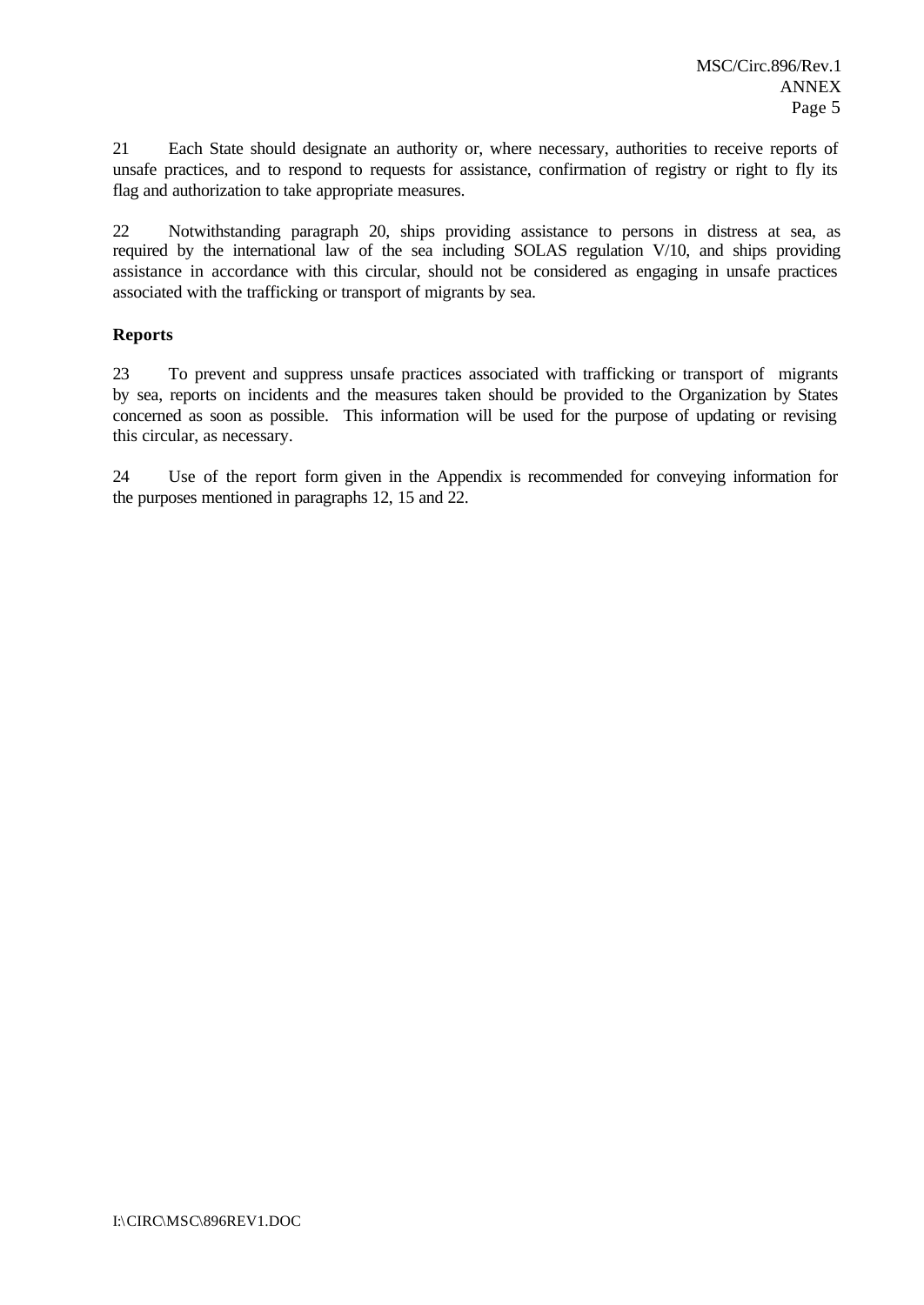## **APPENDIX**

# **REPORT ON UNSAFE PRACTICE ASSOCIATED WITH THE TRAFFICKING OR TRANSPORT OF MIGRANTS BY SEA**

|                                                                                                     |  | Name on Hull? Y/N        |
|-----------------------------------------------------------------------------------------------------|--|--------------------------|
|                                                                                                     |  |                          |
|                                                                                                     |  |                          |
|                                                                                                     |  | Homeport on Hull? Y/N    |
|                                                                                                     |  |                          |
|                                                                                                     |  |                          |
|                                                                                                     |  |                          |
|                                                                                                     |  |                          |
|                                                                                                     |  |                          |
|                                                                                                     |  |                          |
|                                                                                                     |  |                          |
| Number of Crew/Nationality(ies) (if identified among persons on board): ___________________________ |  |                          |
|                                                                                                     |  |                          |
| Number of Male Minors:                                                                              |  | Number of Female Minors: |
| Brief Description of Incident and Measures taken (include date/time as necessary):                  |  |                          |
|                                                                                                     |  |                          |
|                                                                                                     |  |                          |
|                                                                                                     |  |                          |